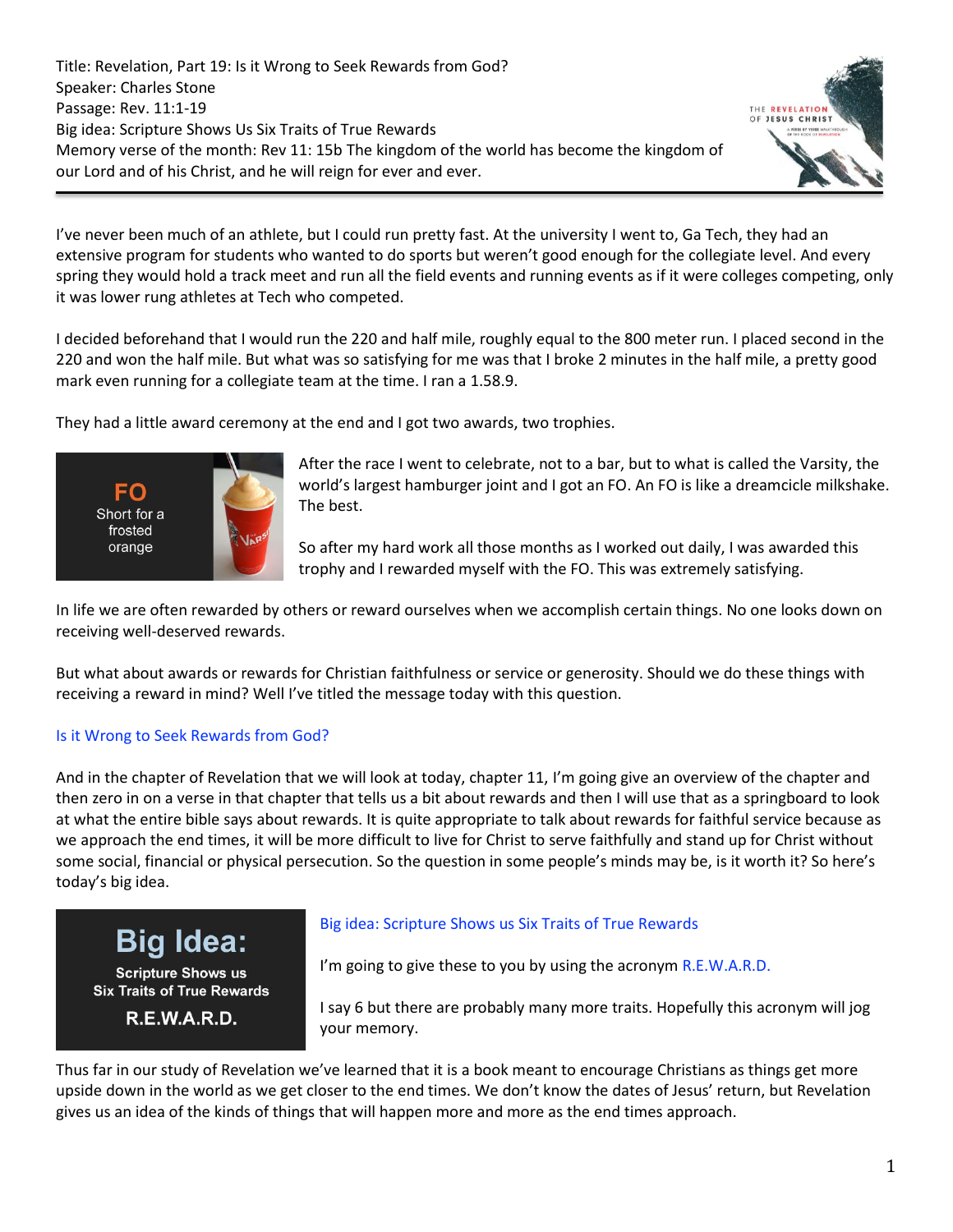John had been given these visions about what the future holds, and he wrote them down as the book of Revelation. We've seen groups of sevens: 7 cities in what is now W Turkey that the book was originally written to, 7 seals that sealed this scroll that when Jesus broke each seal a portion of the scroll was read which revealed more about the end times. Then John records visions of 7 angels with trumpets. When an angel sounded a trumpet, it revealed more insight about these difficulties to come on earth. The 7 seals, the 7 trumpets and another 7 coming up, 7 bowls, are like looking at something similar from different angles. These various sevens give different perspectives of some of the same events in the end times.

Last week the vision included a small scroll which an angel gave to John which symbolizes God's word. He told him to eat it which tells us that we should take in God's word because it feeds our soul.

The Big idea that week was:

If you want the Bible to make a difference in your life, you gotta' do 4 things.

- 1. Take the initiative to engage God's Word.
- 2. Enjoy the message of God's Word.
- 3. Obey the hard parts of God's Word.
- 4. Go and do God's Word.

Now, after this little scroll image, John explains the content in the little scroll we see in today's chapter, chapter 11. But, there are many views about this chapter. I will do my best to explain it.

Let's let the Bible Project animation give us an overview. Rev 11

• <https://bibleproject.com/learn/revelation/>8.51 through the end

### **Rev. 11:1 I was given a reed like a measuring rod and was told, "Go and measure the temple of God and the altar, and count the worshipers there.**

John is supposed to measure the temple, altar and its worshippers. To measure or number something means to set apart something holy from that which is profane. This image gives us the idea that true believers, those in the temple (the church) are fully protected from spiritual harm in the last days. They will be protected from the judgment that will come and will have strength to deal with persecution they will experience. This persecution will last for a limited period of time.

John is then told not to measure the outer courts which surrounded the temple where non-Jews could gather in the Temple days. This implies that there are a number of fake Christians who will not be spiritually protected in those last days.

Then he talks about two witnesses.

#### **<sup>3</sup> And I will give power to my two witnesses, and they will prophesy**

These witnesses are given power to prophetically preach and do miracles and are protected by God during the last days. Scholars differ about who they are, from two principles to Moses and Elijah to Paul and Peter, to the true Church throughout the entire church age. I believe these witnesses symbolize the church throughout the ages to be God's witnesses because the church is meant to be a powerful missionary organization.

After a period of time, these witnesses are killed.

### **<sup>7</sup> Now when they have finished their testimony, the beast that comes up from the Abyss will attack them, and overpower and kill them.**

The beast is the antichristian world system urged on by satan to battle the church and it will seem that the church is dead, when the church's public testimony and influence has been smothered and silenced by the world. Wickedness and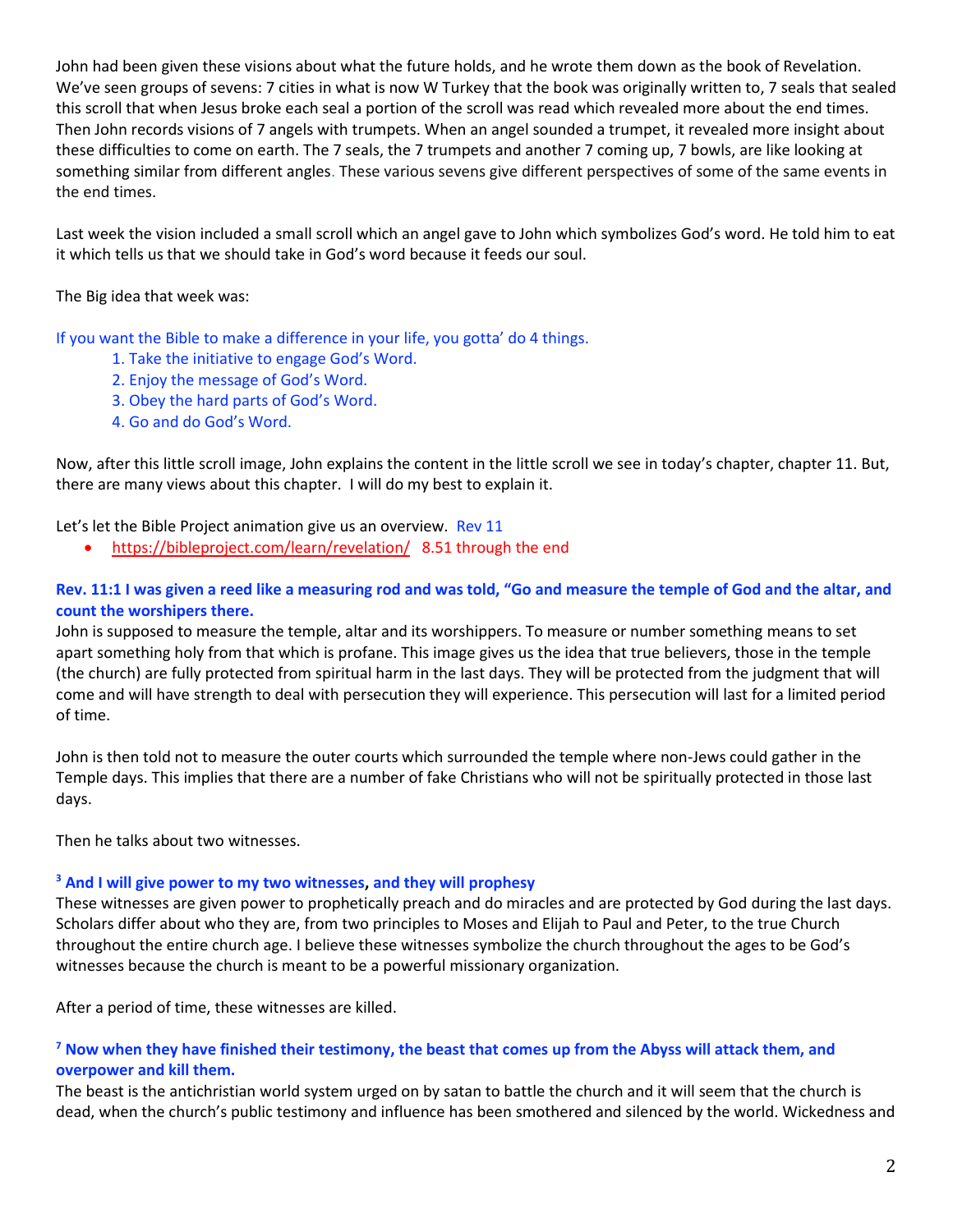evil will abound. He mentions Sodom and Egypt to point to immorality like in Sodom and oppression like in Egypt that will be the norm as the church's voice is silenced.

In fact John says that the world will actually celebrate the apparent demise of the church.

We see this today as a Christian worldview is falling more and more out of favor in our culture and in many places, including Canada, there is vehement opposition to a biblical world view in some areas of life.

But this apparent death of the church is only for a short time as the witnesses come to life.

### **<sup>11</sup>But after the three and a half days a breath of life from God entered them, and they stood on their feet, and terror struck those who saw them. <sup>12</sup> Then they heard a loud voice from heaven saying to them, "Come up here." And they went up to heaven in a cloud, while their enemies looked on.**

God has the last word. Goodness and holiness will triumph. The church will rise again and is restored. John describes God's kingdom beginning to be fully and completely established. The day of judgment comes and although the world is frozen in fear, many turn to Christ.

The rapture occurs, when believers are raised from the dead and those living are brought into heaven. Now, depending on a person's end time perspective, some believe the rapture happens before a tribulation period. Some believe it happens half-way through. And some believe it happens at the end of the tribulation period.

No matter the timing you may believe, the common truth is that Jesus will return to set up his eternal kingdom and we will be given new bodies and live with Jesus forever. The timing of before, within, or after the tribulation is not as important as the fact that Jesus will bring us to himself and establish his kingdom once and for all.

This end day scenario parallels the pattern we saw when Jesus came. He came to proclaim the gospel, satanic opposition arose, Jesus was violently killed, the world looked on in satisfaction, and then vindication came when Jesus rose and ascended to heaven in a cloud.

### **<sup>14</sup> The second woe has passed; the third woe is coming soon.**

This order is not the order in which these historical events occur, but the order in which John received the visions.

Here John does not describe in detail this phase of the end times like he did in the prior two woes but in the general sense that those who have rejected God and persecuted the church will now face ultimate defeat because Jesus will set up his kingdom as the final judgment occurs on those who reject God.

### **<sup>15</sup> The seventh angel sounded his trumpet, and there were loud voices in heaven, which said: "The kingdom of the world has become the kingdom of our Lord and of his Christ, and he will reign for ever and ever."**

He is viewing this retroactively as already having happened and there is great worship in heaven as the church rejoices in the fact that the Lord has reached the zenith of His power and authority, now publicly displayed.

Here we come to verse 18 that speaks of rewards.

**The time has come for judging the dead, and for rewarding your servants the prophets and your saints and those who reverence your name, both small and great—**

Here we see rewards being mentioned.

### Let's go back to my original question.

#### **Is it Wrong to Seek Rewards from God?**

Well, apparently not because part of the final days includes rewards God will give to his faithful followers, whether they are in a public role like prophets or preachers, or not in a public role.

So let's look at rewards from the perspective of our Big idea: Scripture Shows us Six Traits of True Rewards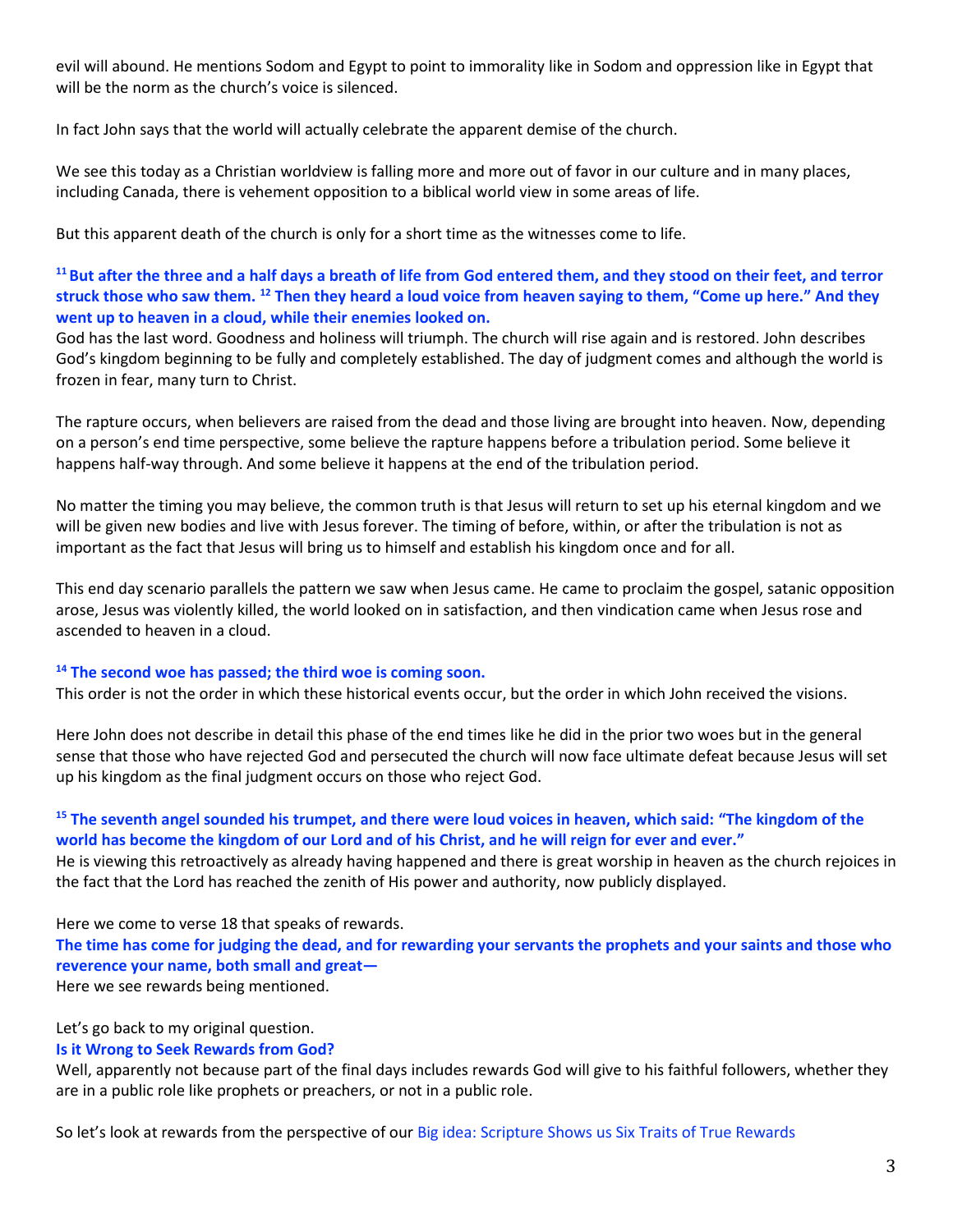# **R.E.W.A.R.D. Real and tangible**

**Relational vs** transactional. The word reward in the Bible is used in two ways: an appropriate compensation for a particular action or giving payment in return for something.

Rewards in the bible is not just some ethereal, obscure concept. Biblical rewards are not just metaphors or figures of speech. They are real and tangible, as real as you and I are real, and we experience them both in this life and in the next. And they come as a result of our intentional effort of faithful service. More on that later.

### **Enjoyed in heaven, and here on earth**

**Enjoyed in** heaven, and here on earth The Bible talks about a final judgement every person will face related to our activities on earth.

*2Corinthians 5.10 For we must all appear before the judgment seat of Christ, that*  each one may receive what is due him for the things done while in the body, whether *good or bad.*

Works here refer to what we have done with our

- resources
- time.
- talents,
- energy,
- possessions,
- opportunities.

In 1 Corinthians 3 Paul describes our lives like a building built with various building materials, some long lasting and some not. We will be judged based on the various building materials we use which relate to the tangible things in this life that we all have: our time, talent, treasures and opportunities.

The end times it will be a time of commendation and celebration when God gives out rewards.

Biblical rewards seem to be weighted more toward eternal rather than temporal ones, though we can't eliminate the temporal, rewards we experience in this life.

The caution here is that in thinking about earthly rewards we don't get caught up in the faulty beliefs of the prosperity gospel, that health, wealth and physical prosperity will be guaranteed on earth if you are a faithful Christian.

That doesn't translate from the wealthy west to some poor nations in Africa, or Haiti or Cuba who show great commitment to Jesus but have little to show for it when it comes to material things.

Yet, I do believe God rewards faithfulness with blessings in this life. He does bless people financially who are wise with the use of their money and who give generously. He provides us with jobs we need and want to feed our families. He opens doors in business or schooling. But there is a biblical caveat here about what we do with these blessings. God rewards us so that we can be a blessing to others.

*2 Corinthians 9.8 And God is able to make all grace abound to you, so that in all things at all times, having all that you need, you will abound in every good work. … 11 You will be made rich in every way so that you can be generous on every occasion…*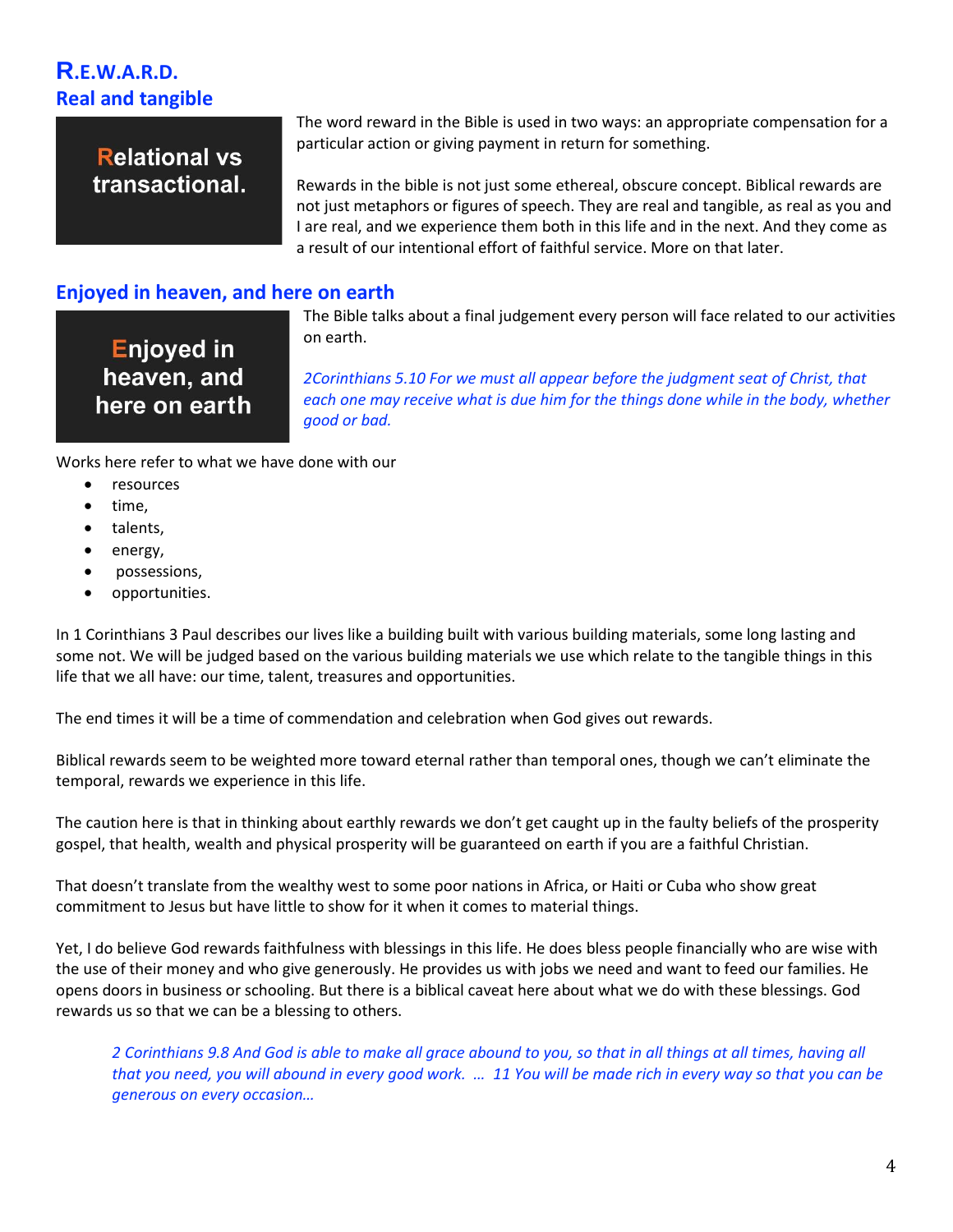So when we see God's hand in our lives rewarding us for faithful service, ask, how can I use this reward to be a blessing to others as well. That puts your money, your education, your business, everything in a new light.

### **Real and tangible.**

### **Enjoyed in heaven, but not exclusively**

## **Works based**

**Works based** "Behold, I am coming soon! My reward is with me, and I will give to everyone according to what he has done. (Revelation 22.12)

I have already hinted about this. Judaism recognized the merit of good works and exhorted people to accumulate a store of merit on a basis of which God would bless them. The Pharisees believed that accurate and conscientious observance of the law would oblige God to recompense them for their performances.<sup>1</sup>

Because of that works/merit based perspective to earn acceptance by God that the Gospel negated because a relationship with God is now grace-based, we sometimes

make any talk of works a dirty word.

Works don't earn salvation or forgiveness or eternal life. They are a gift given to those who repent of their sins and believe in Jesus. More about that in a moment. However, works are very important when it comes to rewards.

Rewards are a result of our faithful works.

*Revelation 22.12 "Behold, I am coming soon! My reward is with me, and I will give to everyone according to what he has done.*

So, God values our good works. He entrusts each of us with time, talents, treasure, possessions, and opportunities to do these good works and he will reward us based on whether or not we did them and if we did them with the right heart.

In the parable Jesus taught called the parable of the talents, he describes 3 people who were given differing amounts of money to invest while the owner was away. Two were faithful and one was not. The money given to them represents our money or time or gifts or opportunities. Jesus said,

*Matthew 25.21 "His master replied, 'Well done good and faithful servant! You have been faithful with a few things; I will put you in charge of many things. Come and share your master's happiness!'*

He didn't say, well said or well believed, but rather, well done.

What we do with our time, talents, money, and opportunities on this earth has eternal implications.

The problem is that many professing Christians lives tell a different story—

- from a passive commitment to Jesus,
- to limited financial investment in Kingdom work,
- to a consumer focus to their faith.

Heaven is not our reward, per se. It is a gift, regardless of our performance. But rewards are the result of faith-filled action on earth.

Rewards are based on what you do, not what you believe or what you say, but on how you faithfully give of your time, talent, and money and take advantage of the opportunities God gives you.

<sup>1</sup> Elwell, W. A., & Comfort, P. W. (2001). In *[Tyndale Bible dictionary](https://ref.ly/logosres/tynbibdct?ref=Page.p+1131&off=6331&ctx=ced+with+Roman+law.+~But+Judaism+had+no+h)* (p. 1131). Wheaton, IL: Tyndale House Publishers.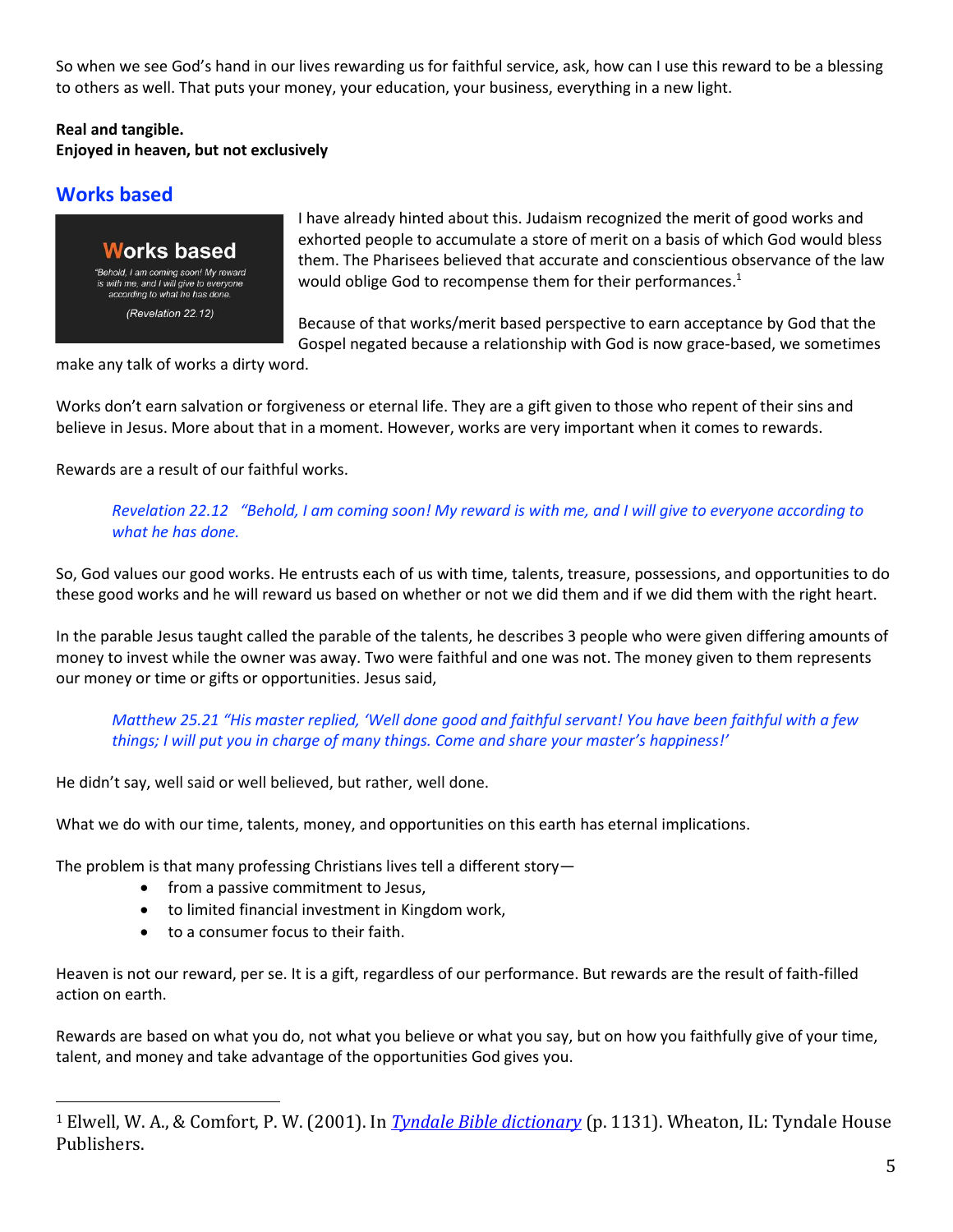Corey Brown our worship pastor will like this illustration because he loves golf. I used to be an avid golfer as well but my frustration got the best of me every time I couldn't get it past that windmill.

One author put it this way: *This guy received an invitation to play Cypress Point, arguably the most spectacular golf course on planet Earth. While the invitation to play Cypress Point was free, he seldom had worked harder to prepare for anything in his life. For months he beat his body into submission. He lifted weights, worked on stretching exercises, and pounded thousands of golf balls, all the while dreaming of the day he would physically experience walking the fairways of Cypress Point.* 

*Without his strenuous preparation he still would have experienced the same cliff–side vistas and breathtaking views. He would still have been able to smell the fragrance of the Monterey Cypresses and feel the refreshing sting of the salt air upon his face. All the hard work, however, added immeasurably to his experience.*

*That is how heaven will be. As a master musician can appreciate Mozart more than an average music lover can, so too his strenuous training allowed him to more fully appreciate the architectural nuances of Cypress Point. As phenomenal as Cypress Point was, it pales by comparison to what Heaven and the reward there will be.*

Real and tangible. Enjoyed in heaven, but not exclusively Works based

### **Able to be lost**.

We can lose our rewards

### Able to be lost

Watch out that you do not lose what you have worked for, but that you may be rewarded fully.  $(2$  John 8)

*2 John 8 Watch out that you do not lose what you have worked for, but that you may be rewarded fully.* 

We don't lose our salvation, but we can lose our rewards. How?

One writer said that "It appears that we could lose a portion of our reward if we begin to neglect the *truth*. We can forfeit a portion of our reward if we stray from the life God has called us to. When we no longer love others enough to share the truth, comfort the needy, meet needs in an effort to demonstrate the love and nature and salvation of God, we risk losing the reward that could be ours. "

### This speaks to finishing life well. **Relational vs transactional.**

# **Relational vs** transactional.

Relational means when one person does something for another person out of a heart of love, beneficence, grace, other centeredness. A transactional relationship is one when you do something for a person, you expect them to do something in return for you.

I clean up the kitchen for Sherryl, because I love her. that's relational.

I clean up the kitchen to soften her up so she will go see the new Marvel movie with me, that's transactional.

The concept of biblical rewards is rooted in a relationship with Jesus, not a transaction. We serve and obey him out of love because He first loved us. Our doing for Him is not transactional. God I did this for you. What are you going to do for me in return?

I needed to say that first because it sets the stage for the last part of the acronym. Let's do a bit of review as I add the last one.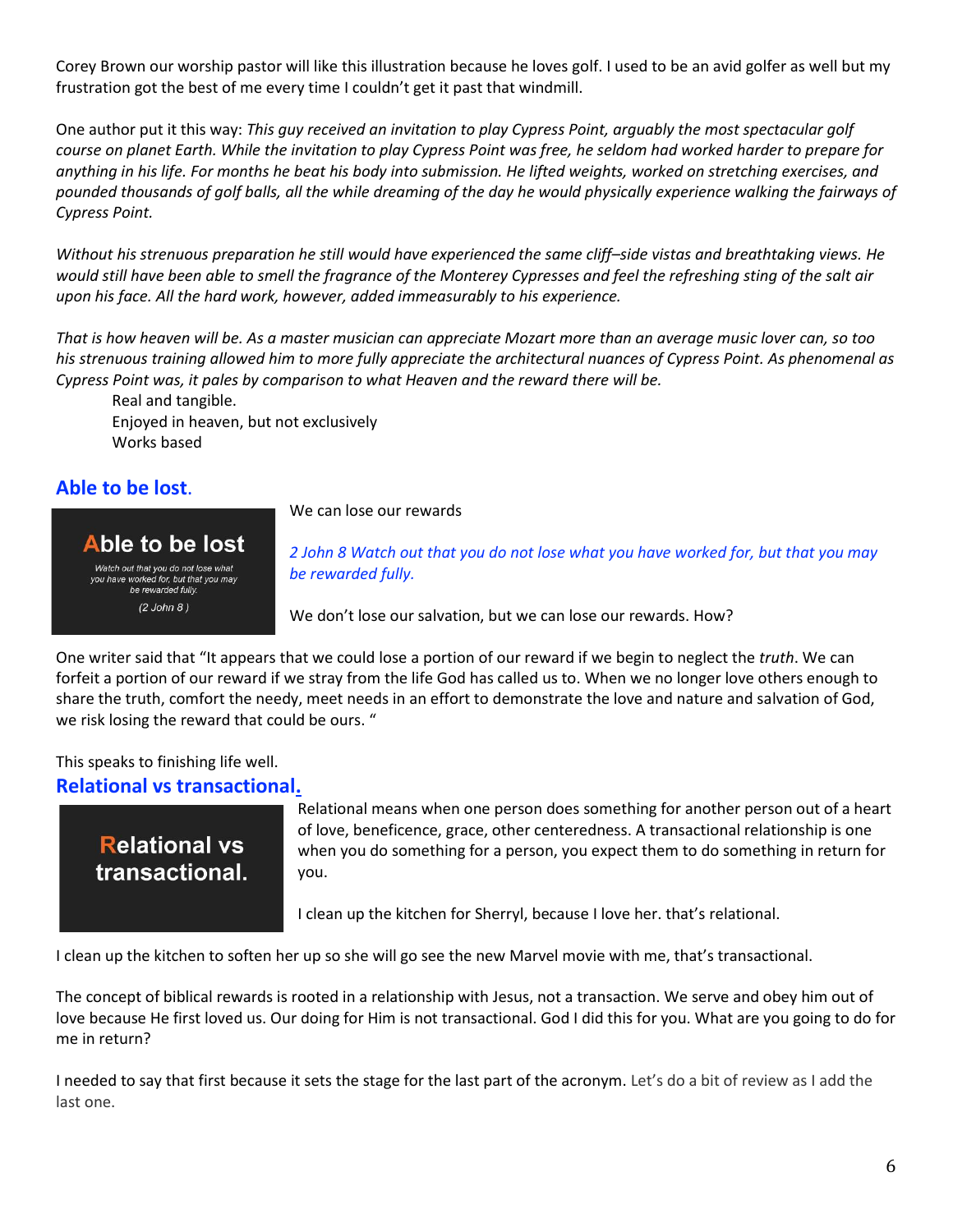# R.E.W.A.R.D.

**Real and tangible** 

Enjoyed in heaven, but not exclusively

**Works based** 

Able to be lost

**Relational vs transactional** 

**Designed to motivate us to do good works** 

Let's put that one on the screen by itself. **Designed to motivate us to do good works**

With that statement in mind, if I am motivated by rewards in heaven or temporal rewards, is that a less noble motivation than to obey God solely out of love?

Or, does desire for rewards negate the joy of pure obedience? Let me try to answer that.

The Scriptures tell us that Moses, the Apostle Paul, and even Jesus served faithfully with an eye toward rewards. Heb 12.2 says that Jesus endured the cross "for the joy set before him." He found motivation for a reward awaiting Him.

*Tim Challis (pastor/author) says, So if Moses, Paul and Jesus found motivation in eternal reward, and I dismiss reward as a motivation, am I not implying that they were wrongly motivated?*

*Scripture affirms motivation of rewards. And daily life does as well-sports, business, our kids. Why would God not use rewards to motivate his children?*

*I may feel like I am taking the moral high ground when I say, "I do it only it because it's right," but that is actually pride talking. It is pride telling me that I know better than God.* 

God wired us this way. Students work hard to get that A. We don't think less of them because of that. Parents offer a reward to their kids for eating their broccoli (ice cream for desert). Companies offer incentives for sales and bonuses at the end of the year. Hockey players work hard in practice to win games to hopefully win that coveted Stanley cup. We don't quibble about those things. That's the way God designed us.

Can it get overbalanced and become an unhealthy obsession to get the award? Sure. Any good thing can become an extreme, unhealthy obsession.

But, a desire for reward that motivates me to give God my best is an appropriate motive.

Author Randy Alcorn …, *It's God's idea for this close relationship between obedience and reward. We are designed to be motivated by incentive.* 

*We have the joy and freedom of doing the right thing because it is the right thing and because I will receive God's reward.* 

*They are complementary, not in conflict. God created us this way and designed us to be motivated by reward.*